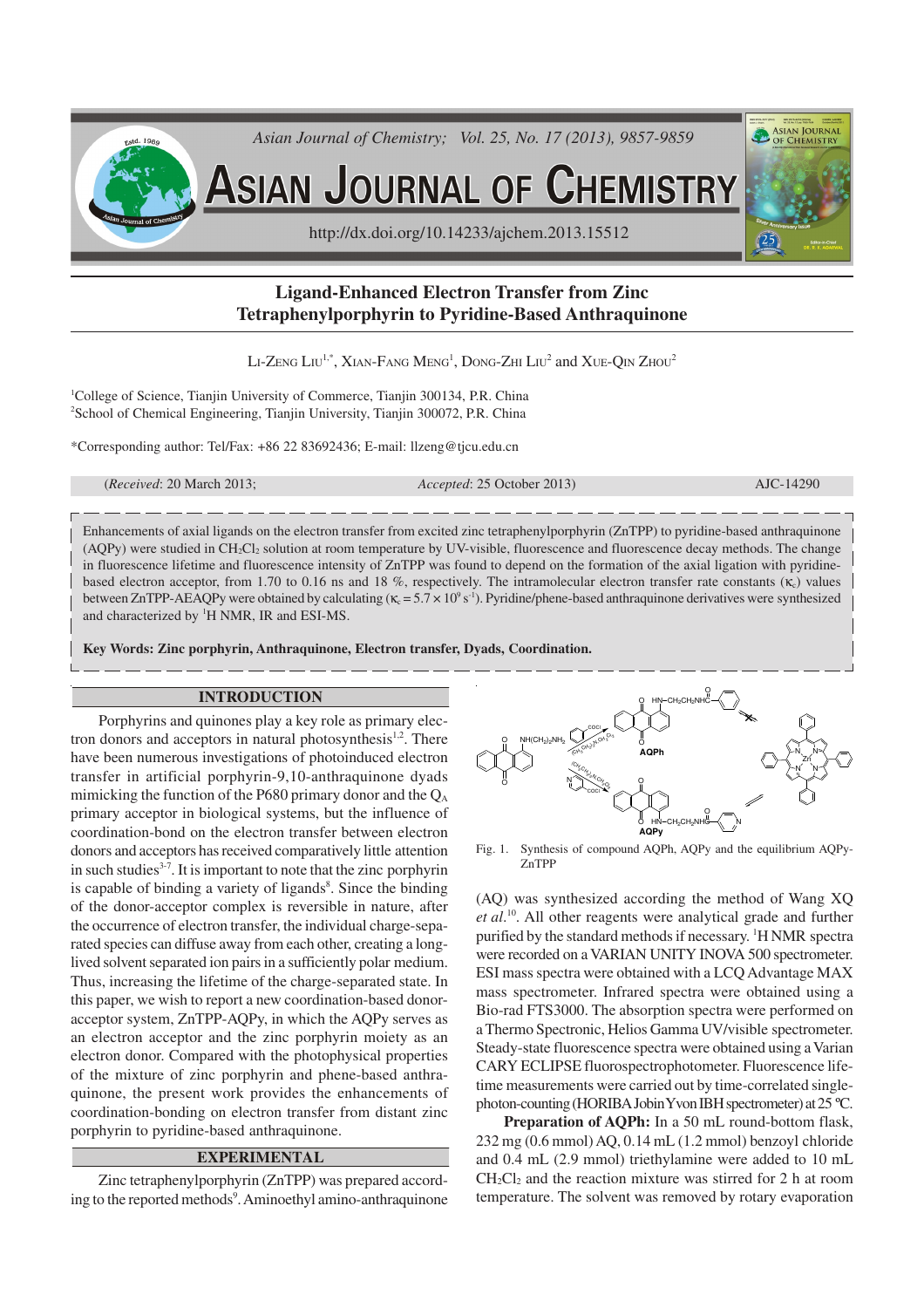and the crude product was dissolved in  $5 \text{ mL } CH_2Cl_2$  and was purified by column chromatography on silica gel with  $CH_2Cl_2$ : methanol = 5:1 as eluent. yield 83 % (Fig. 1). <sup>1</sup>H NMR (CDCl<sub>3</sub>) δ: 3.67-3.68 (d, 2H, *J* = 2.5Hz, NCH2), 3.80-3.81(d, 2H, 2.5Hz, NCH2), 6.61(s, 1H, CH2NH), 7.23-7.24(2H, *J* = 2.5Hz, ArH), 7.42-7.45(m, 2H, ArH) 7.53-7.61(m, 3H, ArH), 7.69-7.81 (m, 3H, ArH), 8.23-8.26 (t, 2H, ArH), 9.92(s, 1H, -CONH). IR (KBr, ∆/cm-1): 3372( -NHCO-), 1655, 1627, 1592( -C=O), 1537, 1510 (-C=C-), 736, 707 (s-Ph). ESI-MS (*m/z*): 371.1  $[M + H]^{+}$ .

**Preparation of AQPy:** In a 50 mL round-bottom flask, 222 mg (1.8 mmol) isonicotinic acid, 5 mL thionyl chloride in 15 mL chloroform was refluxed for 6 h. The cooled reaction mixture was concentrated by rotary evaporation. Then the mixture of 232 mg (0.6 mmol) AQ 0.4 mL (2.9 mmol) triethylamine and 10 mL  $CH<sub>2</sub>Cl<sub>2</sub>$  cooled to 0 °C was slowly added into the intermediate mixture. The reaction mixture was stirred for 2 h at room temperature. The solvent was removed by rotary evaporation and the crude product was dissolved in 5 mL  $CH<sub>2</sub>Cl<sub>2</sub>$  and was purified by column chromatography on silica gel with  $CH_2Cl_2$ : methanol = 3:1 as eluent. yield 84 % (Fig. 1). <sup>1</sup>H NMR (CDCl<sub>3</sub>) δ: 3.68-3.69 (d, 2H, *J* = 2.5Hz, NCH<sub>2</sub>), 3.80-3.81(d, 2H, *J* = 2.5 Hz, NCH2), 5.31(s, 1H, CH2NH), 7.19- 7.21 (d, 2H, *J* = 2.5 Hz,ArH), 7.55-7.78 (m, 3H,ArH), 7.91(s, 2H,ArH), 8.23-8.24 (d, 2H, *J* = 2.5Hz,ArH), 8.77(s, 2H,ArH), 9.91(s, 1H, -CONH). IR (KBr, Δ/cm<sup>-1</sup>): 3294 (-NHCO-), 1728, 1667, 1638 (-C=O), 1594, 1546, 1505 (-C=C-), 737, 707 (s-Ph). ESI-MS (*m/z*): 371.9 [M + H]<sup>+</sup> .

#### **RESULTS AND DISCUSSION**

**Absorption spectra measurements:** The absorption spectra of ZnTPP-AQPy are shown in Fig. 2. The evidence of axial coordination to the central zinc in the porphyrin macrocycle was obtained by UV-visible spectra. In the visible spectral region, the absorption spectrum of ZnTPP located at 419 nm (soret band), 548 and 586 nm  $(Q$ -bands) $^{11}$ . Upon incremental addition of an equimolar mixture of AQPy and ZnTPP, the peaks showed a red shift which indicates the axial coordination of the pyridine moiety with  $ZnTPP$  in  $CH_2Cl_2^{12}$ .



Fig. 2. Absorption spectra of ZnTPP-AQPy in CH<sub>2</sub>Cl<sub>2</sub>, [ZnTPP] =  $4 \times 10^{-6}$ M,  $[ AOPy ] = 0 M(1), 4 \times 10^6 M(2), 4 \times 10^5 M(3), 8 \times 10^5 M(4),$  $2.4 \times 10^{4}$  M(5),  $3.2 \times 10^{4}$  M(6),  $4 \times 10^{4}$  M(7)

**Measurment of fluorescence emission spectra:** The photoinduced electron transfer from ZnTPP to anthraquinone moiety was studied using the fluorescence emission spectra. The values of relative fluorescence intensities were obtained by the integration of the emission spectra of ZnTPP-AQPh (the mixture of zinc porphyrin and phene-based anthraquinone) and ZnTPP-AQPy (the equiluim of zinc porphyrin and pyridine-based anthraquinone) relative to ZnTPP (Fig. 3). When excited at 440 nm, the shape of the fluorescence spectra of ZnTPP-AQPy and ZnTPP-AQPh are the same as that of ZnTPP. However, the fluorescence intensities of axial ligands system are lower than that of ZnTPP. The quenching is highest (18 %) for ZnTPP-AQPy, but the quenching is not observed both in the mixture of tetraphenylporphyrin (5,10,15,20-tetraphenylporphyrin)-AQPh and TPP-AQPy (Fig. 4). These results indicate that the photoexcited singlet state of zinc porphyrin is quenched by the axial bonded due to intramolecular electron transfer and no electronic interaction occurs between the porphyrin and the phene based anthraquinone or the tetraphenylporphyrin and the anthraquinone under the photoexcited conditions<sup>13</sup>.



Fig. 3. Fluorescence spectra of ZnTPP, ZnTPP-AQPy and reference sample ZnTPP-AQPh in  $CH_2Cl_2$ ,  $4 \times 10^{-6}$  M



Fig. 4. Fluorescence spectra of TPP, TPP-AQPh and TPP-AQPy (the mixture of TPP and AQPh, AQPy) in  $CH_2Cl_2$ ,  $4 \times 10^{-6}$  M

**Fluorescence lifetime measurements:** In Fig. 5 we showed the experimental fluorescence decay curves of ZnTPP,